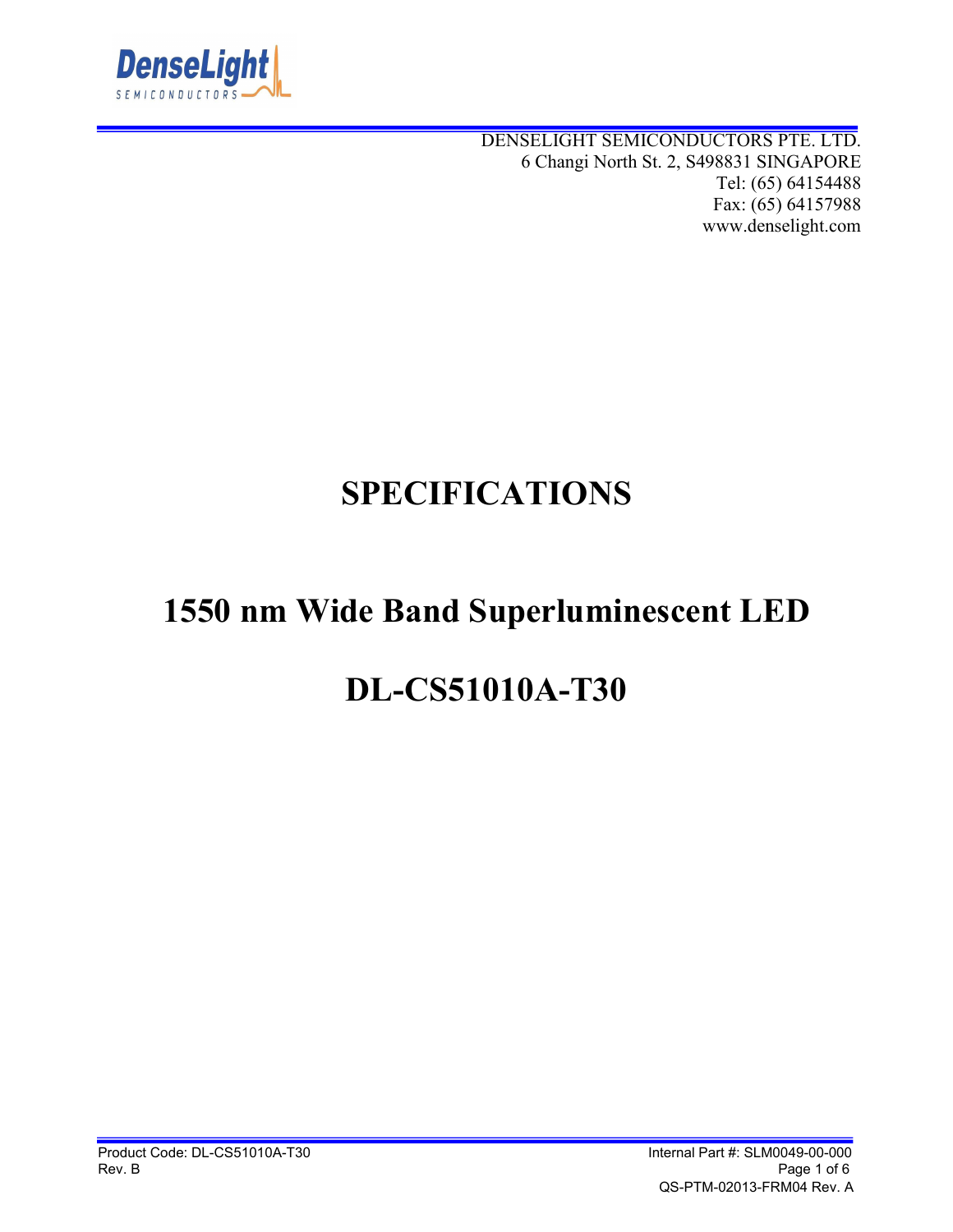

## **A. PRODUCT DESCRIPTION**

The DenseLight DL-CS51010A-T30 series is a broadband SLED that operates in a true inherent superluminescent mode. This superluminescent property generates broader band at higher drive currents in contrast to other conventional SLEDs which are ASE-based, where high drive tends to give narrower band. Its low coherence reduces Rayleigh backscattering noise. Coupled with high power and large spectral width, it offsets photoreceiver noise and improves spatial resolution (in OCT) and measurand sensitivity (in sensors). The SLED is available in 14-pin BTF package. It is compliance with the requirements of Telcordia Document GR-468-CORE.

For responsive prototyping enquiries please email: info@denselight.com

#### **B. FEATURES**

- Typical Ex-fiber output power of 10mW
- Typical 3dB bandwidth of 100nm
- Spectrum covers 1510-1590nm bandwidth -25dBm/0.1nm resolution
- Spectral modulation of  $\leq 0.5dB$
- 14-pin BTF package
- Single mode fiber

#### **C. APPLICATIONS**

- Fiber Optic Gyroscope
- Optical Test Instrument
- Fiber Optic Sensors
- Fiber Optic Communications
- Optical Coherence Tomography
- Biomedical Imaging Device
- Clinical Healing Equipment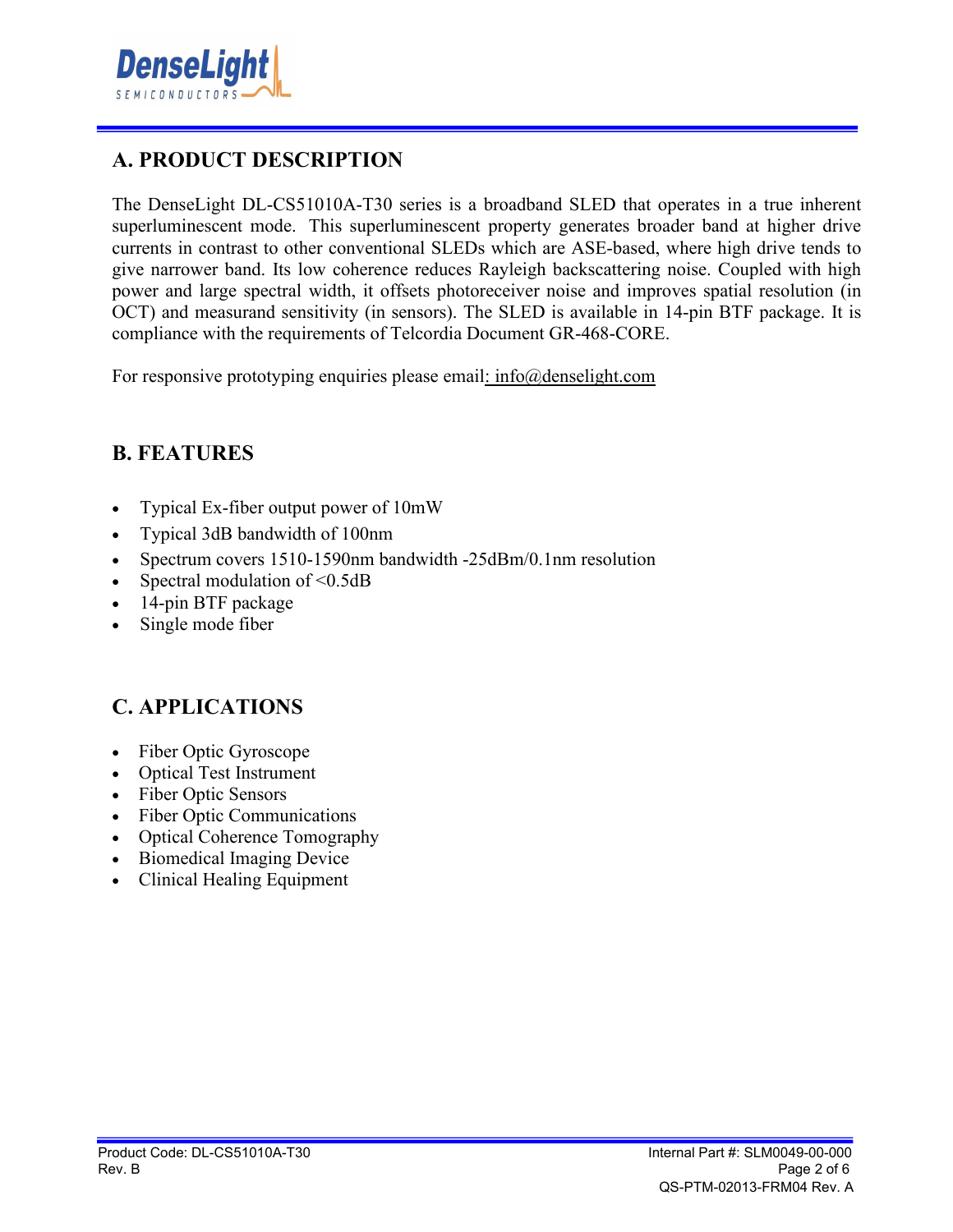

### **D. ABSOLUTE MAXIMUM RATINGS**

| <b>Parameter</b>                | <b>Symbol</b>            | <b>Condition</b>         | Min      | <b>Max</b> | Unit            |
|---------------------------------|--------------------------|--------------------------|----------|------------|-----------------|
| Reverse voltage                 | $\rm V_R$                |                          |          | 2          | V               |
| Forward current                 | 1F                       |                          |          | 650        | mA              |
| Forward voltage                 | $\rm V_F$                | $I_{op}$                 |          | 3.0        | V               |
| Case temperature                | $T_c$                    | $I_{op}$                 | $-20$    | 60         | $\rm ^{\circ}C$ |
| $SLED$ temperature <sup>1</sup> | <b>T</b> <sub>SLED</sub> | $I_{op}$                 | $\Omega$ | 70         | $\rm ^{\circ}C$ |
| Thermoelectric cooler voltage   | $\rm V_{TEC}$            |                          |          | 3.60       | V               |
| Thermoelectric cooler current   | $I_{TEC}$                | $\overline{\phantom{0}}$ |          | 2.6        | A               |
| Storage temperature             | $T_{\text{stg}}$         | Unbiased                 | $-40$    | 85         | $\rm ^{\circ}C$ |
| Storage humidity                |                          |                          | 5        | 85         | %RH             |
| Electro static discharge (ESD)  | V <sub>ESD</sub>         | Human body<br>model      |          | 500        | V               |
| Lead soldering temperature      | $S_{temp}$               | $\overline{\phantom{0}}$ |          | 260        | $\rm ^{\circ}C$ |
| Lead soldering time             | $S_{time}$               |                          |          | 10         | sec             |

## **E. SPECIFICATIONS (T<sub>SLED</sub> = 30 °C)**

| Parameter                     | <b>Symbol</b>     | Condition   | Min                      | <b>Typ</b> | <b>Max</b>               | Unit      |
|-------------------------------|-------------------|-------------|--------------------------|------------|--------------------------|-----------|
| Operating current             | $\mathbf{I}_{op}$ | -           | $\overline{\phantom{a}}$ |            | 600                      | mA        |
| Forward voltage               | $V_{\rm F}$       | $I_{op}$    | -                        |            | 2.5                      | V         |
| Power in PMF                  | $P_{o}$           | $I_{op}$    | 8                        | 10         | $\blacksquare$           | mW        |
| Central wavelength            | λ                 | $I_{op}$    | 1540                     | 1555       | 1570                     | nm        |
| Bandwidth                     | <b>B</b> FWHM     | $I_{op}$    | 95                       | 100        | $\overline{\phantom{a}}$ | nm        |
| Spectrum modulation           | R                 | $I_{op}$    | $\overline{\phantom{a}}$ |            | 0.5                      | dB        |
| Thermistor resistance         | $R_{therm}$       | $T = 30 °C$ | 7.6                      | 8.1        | 8.6                      | $k\Omega$ |
| Thermoelectric cooler voltage | $\rm V_{TEC}$     | $I_{op}$    | -                        |            | 2.8                      | V         |
| Thermoelectric cooler current | I <sub>TEC</sub>  | $I_{op}$    | -                        |            | 1.4                      | A         |

 $1$  T<sub>SLED</sub> is monitored by internal thermistor with external pin out.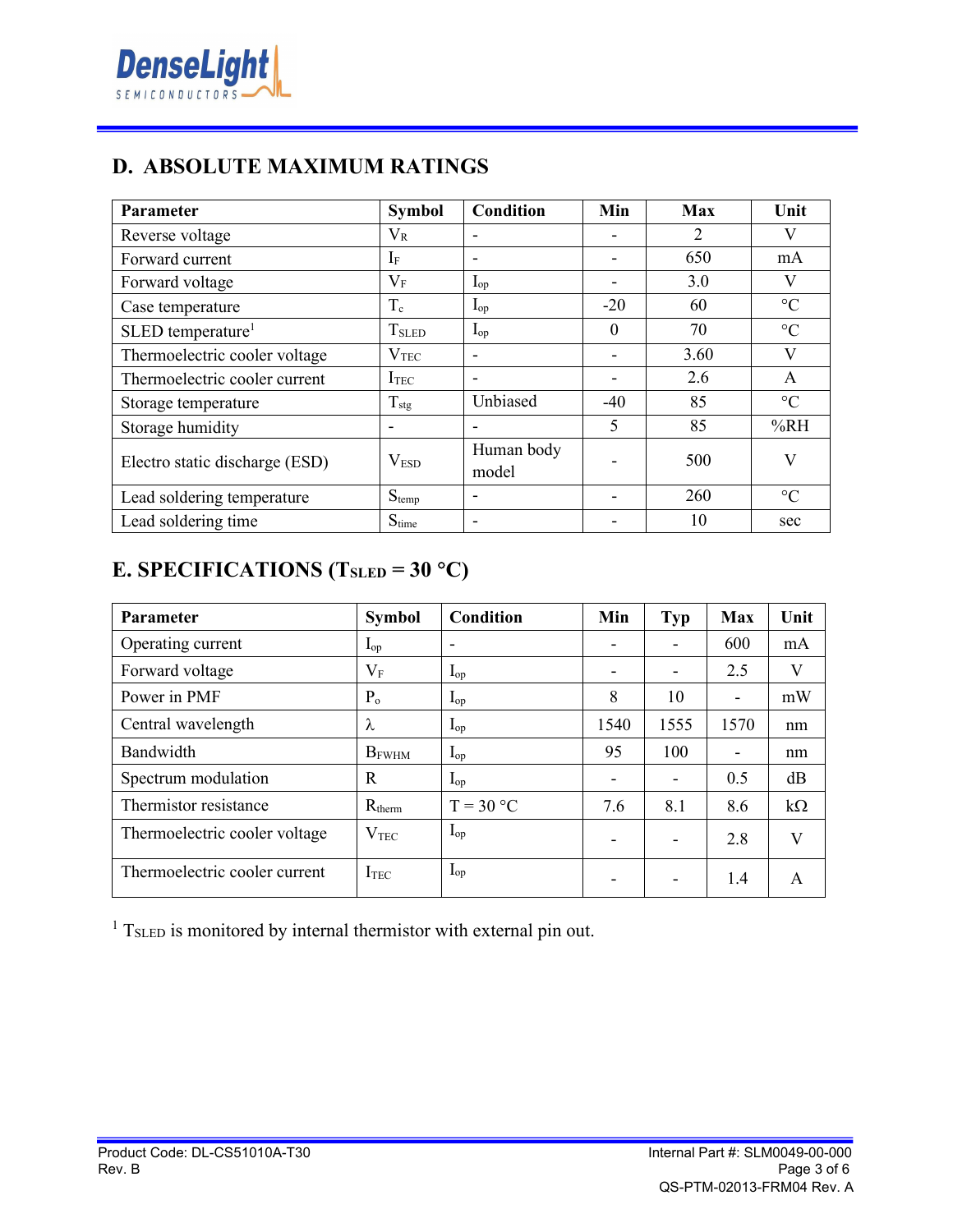

## **F. PACKAGE**

#### **BTF package**

| Part                 | <b>Description</b>     |
|----------------------|------------------------|
| Package type         | <b>BTF</b>             |
| Fiber:               | <b>SMF-28</b>          |
| <b>MFD</b>           | $10 \mu m$             |
| Cladding diameter    | $125 \mu m$            |
| Coating diameter     | $245 \mu m$            |
| Jacket               | $900 \mu m$ loose tube |
| Fiber pigtail length | 1 m                    |
| Fiber bending radius | $>40$ mm               |
| Connector            | FC/APC                 |
| Dimensions           | See figure             |



| Pin Assignment |                |  |
|----------------|----------------|--|
| 1              | TEC+           |  |
| $\overline{2}$ | THERMISTOR     |  |
| 3              |                |  |
| 4              |                |  |
| 5              | THERMISTOR     |  |
| 6              |                |  |
| 7              |                |  |
| 8              |                |  |
| 9              |                |  |
| 10             | SLED ANODE +   |  |
| 11             | SLED CATHODE - |  |
| 12             |                |  |
| 13             | CASE           |  |
| 14             | TEC -          |  |

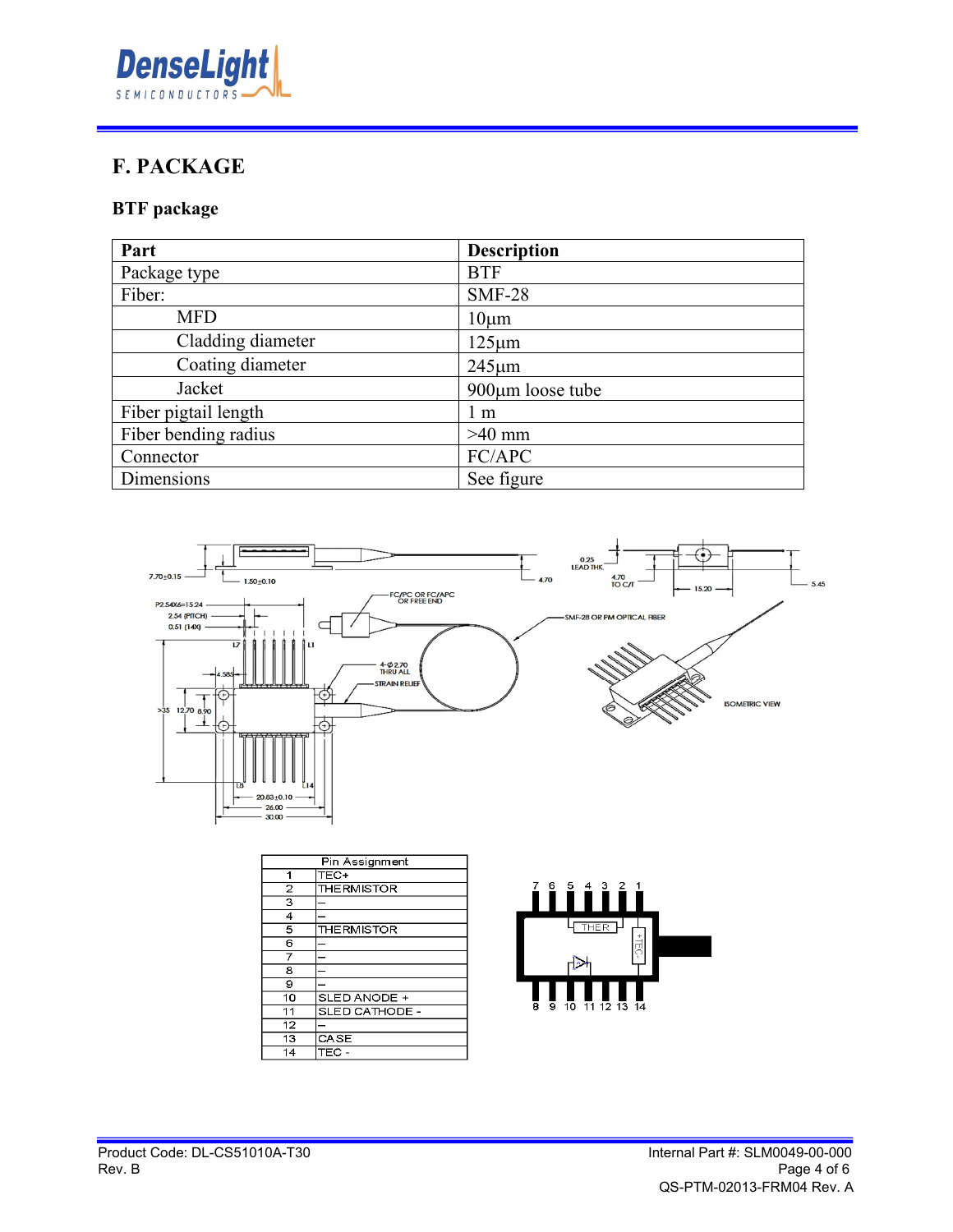

#### **G. TYPICAL PERFORMANCE CHARACTERISTICS**

Operating condition:  $T_{\text{SLED}} = 30$  °C







**Spontaneous Emission Spectrum**



**I-V Curve**